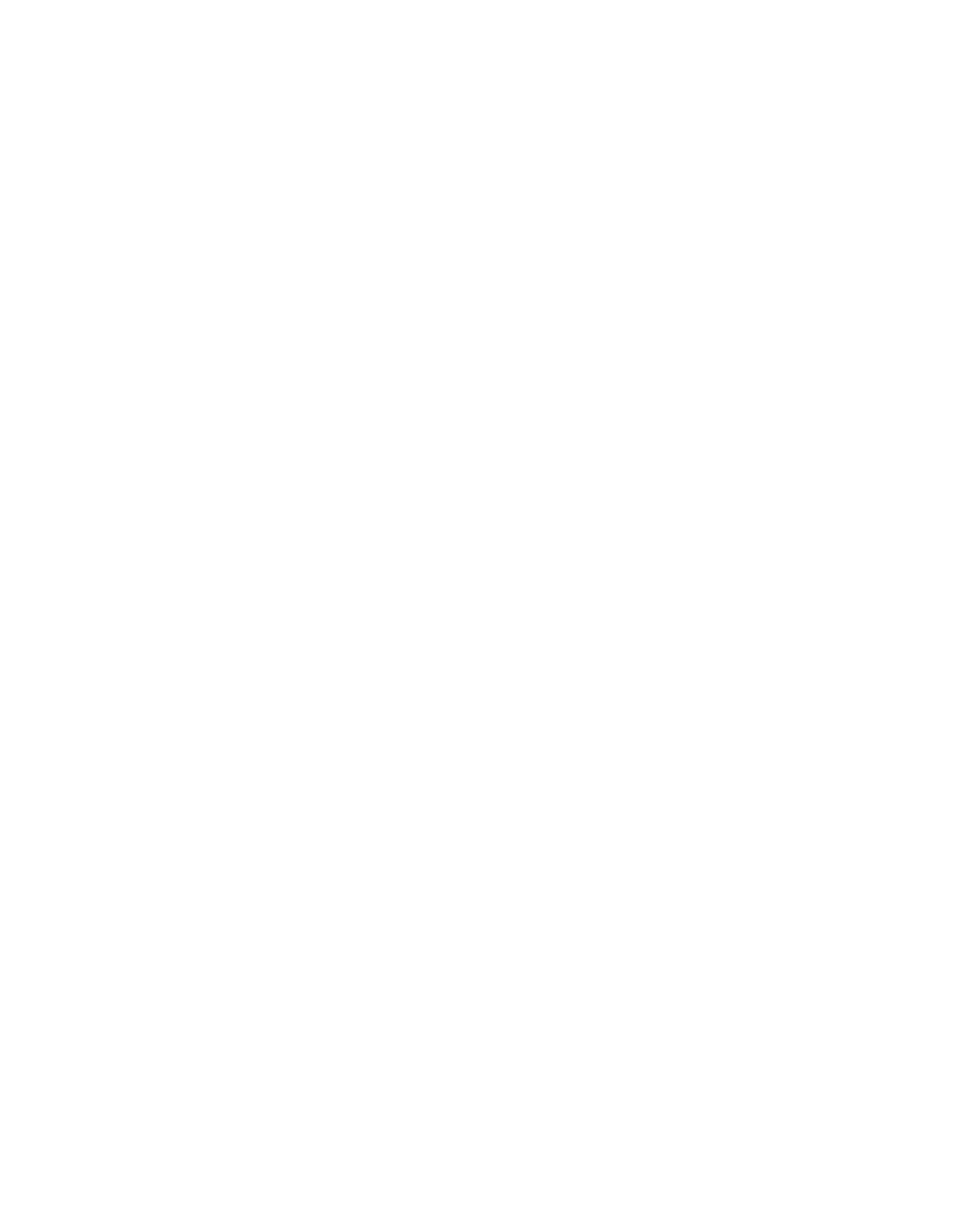### **CONSENT CALENDAR**

#### **Concurrent Resolutions for Notice under Joint Rule 16**

The following joint concurrent resolutions have been introduced for approval by the Senate and House and will be adopted by the Senate unless a Senator requests floor consideration before the end of the session of the next legislative day. Requests for floor consideration should be communicated to the Secretary's Office.

## **S.C.R. 17.**

By Senators Campbell, McCormack, and Nitka,

By Representatives Christie of Hartford, Lucke of Hartford, and Zagar of Barnard,

**S.C.R. 17.** Senate concurrent resolution congratulating Michael Stone on his selection as the National Football Foundation Vermont Chapter's 2015 Contribution to Amateur Athletics Award winner.

*Whereas*, Mike Stone has long associations with Norwich University and varsity football competition in Vermont, and

*Whereas*, he is a 1981 graduate of Norwich University and remained at the school to earn a master's degree in education in 1982, and

*Whereas*, from Norwich University, he headed south to Hartford High School to begin a stellar 30-year-plus tenure as a teacher, coach, and athletic administrator, and

*Whereas*, for 28 seasons, Mike Stone coached the Hartford Hurricanes varsity football team, compiling a record that few coaches in the history of Vermont high school football can match, and

*Whereas*, on 13 occasions, Coach Stone's Hurricanes appeared in a State championship game, coming home from 10 of those games as State champion, and, during his coaching career, Hartford compiled a 23–8 playoff record, and

*Whereas*, Coach Stone served as a superb role model for Hartford High School students, investing countless hours instilling in them a system of values and humility that encouraged and has enabled these young persons to contribute constructively to their community and State, and

*Whereas*, in 2014, Coach Stone returned to Norwich University as the defensive back football coach, opening a new chapter in his professional career, and

*Whereas*, in his first season on the Norwich coaching staff, the Cadets completed 176 tackles and 14 interceptions and earned a winning 7–4 record that paved the way to an appearance in the ECAC Northeast Bowl, and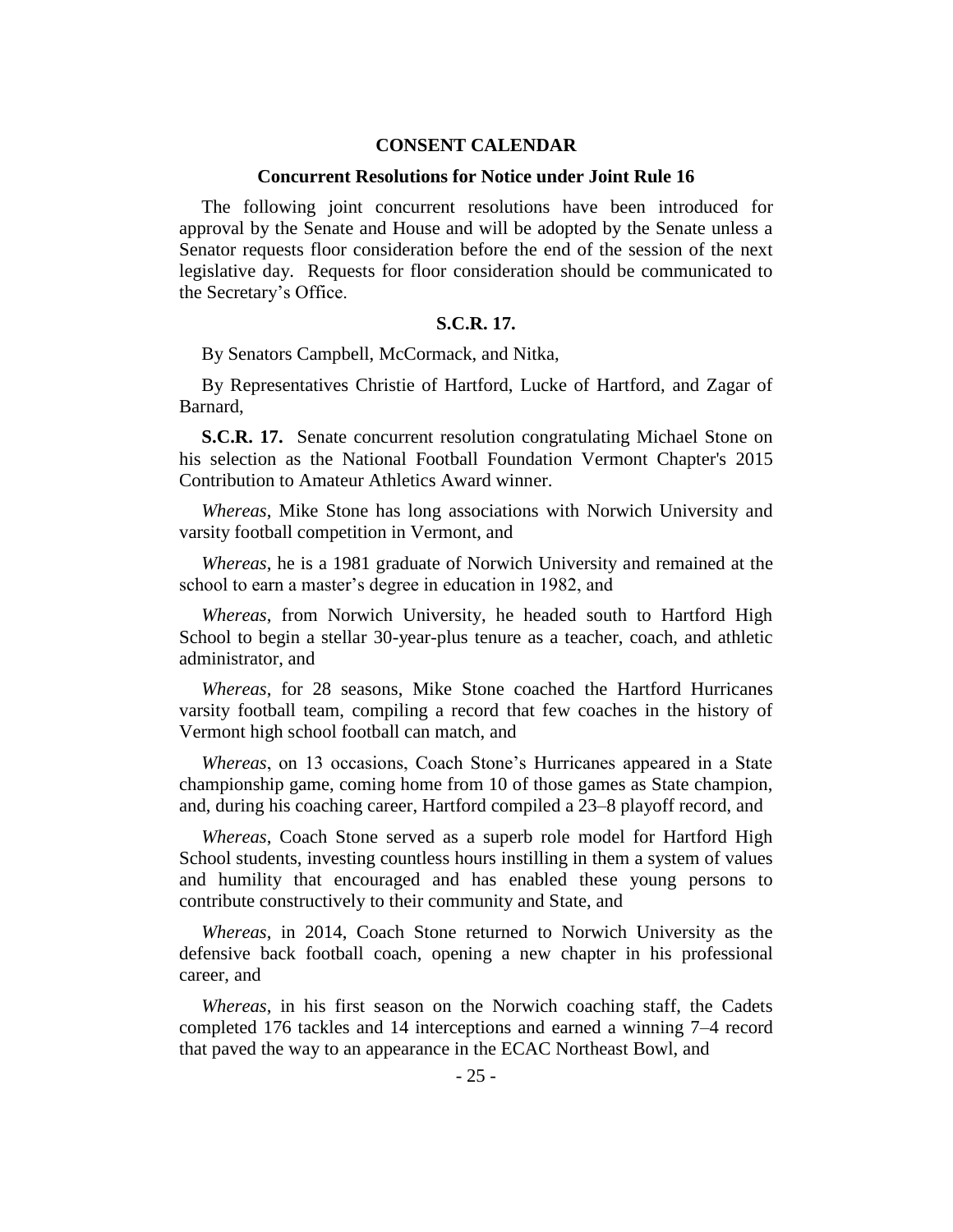*Whereas*, the National Football Foundation's Vermont Chapter recognized the extraordinary role that Coach Stone has played in amateur athletics in the State, and, on April 27, at a ceremony in Castleton, presented him its 2015 Contribution to Amateur Athletics Award, and

*Whereas*, Mike Stone and his wife, Gigi, are the parents of Matt, Sean, and Tucker, and the Stone family is active in the Hartford community, *now therefore be it* 

#### *Resolved by the Senate and House of Representatives:*

That the General Assembly congratulates Michael Stone on his selection as the National Football Foundation Vermont Chapter's 2015 Contribution to Amateur Athletics Award winner, *and be it further* 

*Resolved:* That the Secretary of State be directed to send a copy of this resolution to Michael Stone.

## **S.C.R. 18.**

By Senators Doyle, Cummings, and Pollina,

By Representatives Hooper of Montpelier and Kitzmiller of Montpelier,

**S.C.R. 18.** Senate concurrent resolution congratulating the Union Elementary School on its 75th birthday.

*Whereas*, according to Perry Merrill's *Montpelier: The Capital City's History: 1780–1976,* the first school in Montpelier was a log house built in 1784, and

*Whereas*, the direct ancestor of Union Elementary School was the Union District House and Academy, located on School Street and completed in the summer of 1859, and

*Whereas*, a new elementary school opened on East State Street in 1901, and

*Whereas*, since 1939, the current Union Elementary School (UES) has stood proudly, at the intersection of School Street and Park Avenue, as Montpelier's gateway to public education, and

*Whereas*, during the school day, youngsters brimming with anticipation discover the joys of learning, and

*Whereas*, unlike in earlier decades, kindergarten has evolved into a more structured educational experience featuring personal development, literacy, math, and writing curriculum components, and not merely play-centered activities, and

*Whereas*, as children progress through grade five, the UES faculty introduces them to increasingly more sophisticated academic challenges, and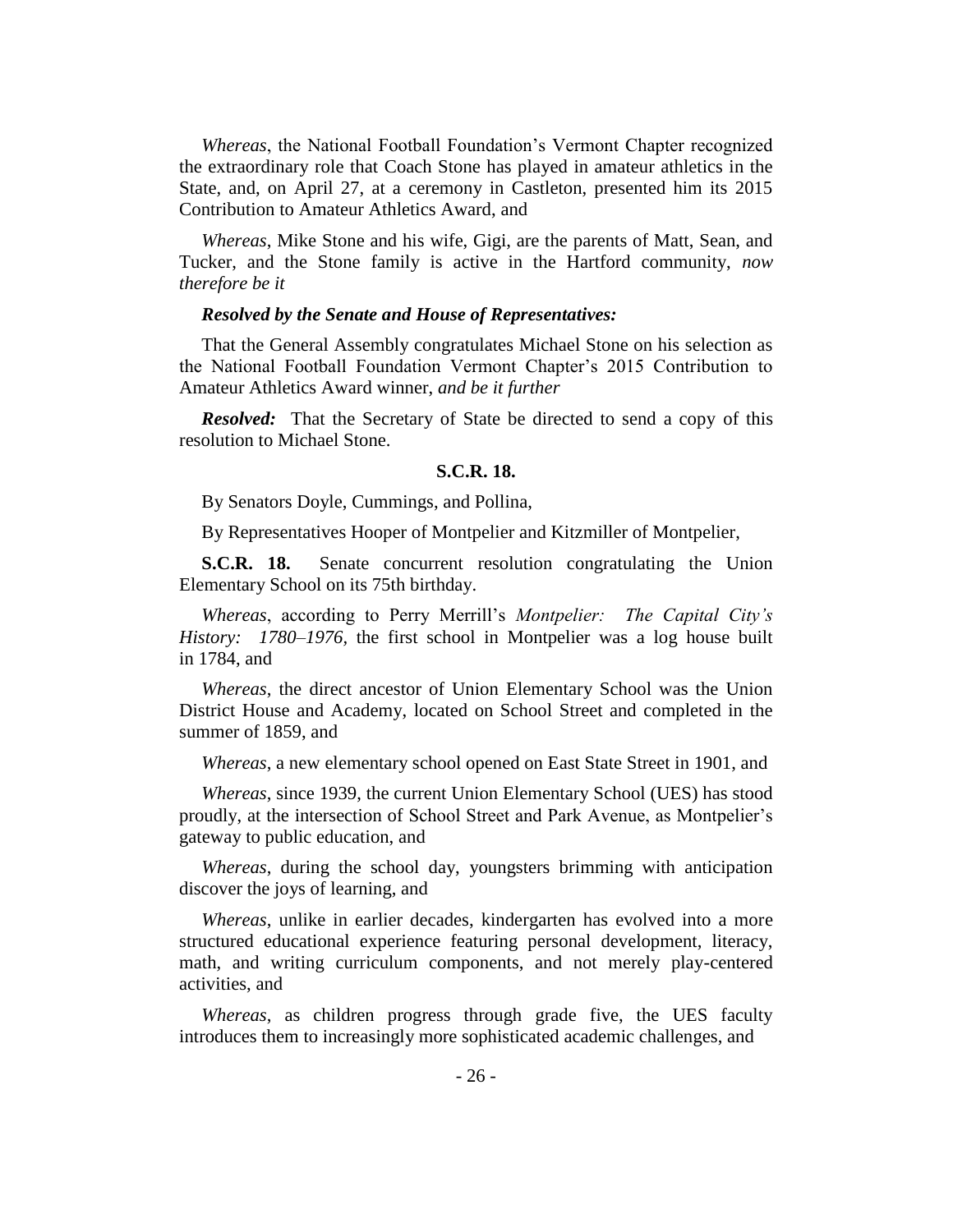*Whereas*, reading, writing, and arithmetic do not encompass the entire day as UES has innovative art, music, and physical education offerings, including an outdoor winter obstacle course for the youngsters to complete, and

*Whereas*, the 2014–2015 school year marks UES's 75th birthday, and the highlight of the festivities was the merging of the UES birthday party and annual winter carnival in February 2015, and

*Whereas*, on February 18, 2015, the school hosted a pizza dinner, and following the meal, an estimated 1,000 persons, including parents, staff, students, teachers, and members of the community carried lanterns, made in Kristine Kane's art class under the direction of UES' artist-in-residence Gowri Savoor, through the city to the commons on College Street where a giant celebration featuring fireworks took place, and

*Whereas*, other 75th birthday commemorative events include a museum of clothing and artifacts from the 1930s–1940s and a video entitled "A History of Union Elementary School," *now therefore be it*

#### *Resolved by the Senate and House of Representatives:*

That the General Assembly congratulates the Union Elementary School in Montpelier on its 75th birthday, *and be it further* 

*Resolved:* That the Secretary of State be directed to send a copy of this resolution to Union Elementary School.

#### **S.C.R. 19.**

By Senators Doyle, Cummings, and Pollina,

By Representative Ancel of Calais,

**S.C.R. 19.** Senate concurrent resolution congratulating Beth Downing on her selection as a Teacher Appreciation Week recipient of a "courage" telephone call from U.S. Secretary of Education Arne Duncan.

*Whereas*, in 1984, the National Parent Teacher Association established the first full week in May as Teacher Appreciation Week, and

*Wherea*s, as a commemoration of Teacher Appreciation Week, the U.S. Department of Education (the Department) places courage telephone calls to thank teachers for their contributions to educating the nation's children, and

*Whereas*, the initiators of these pleasant and uplifting telephone conversations are usually Department staff members, but special honorees receive a call directly from the U.S. Secretary of Education, and

*Whereas*, the courage call recipients are selected from a list of nominees, and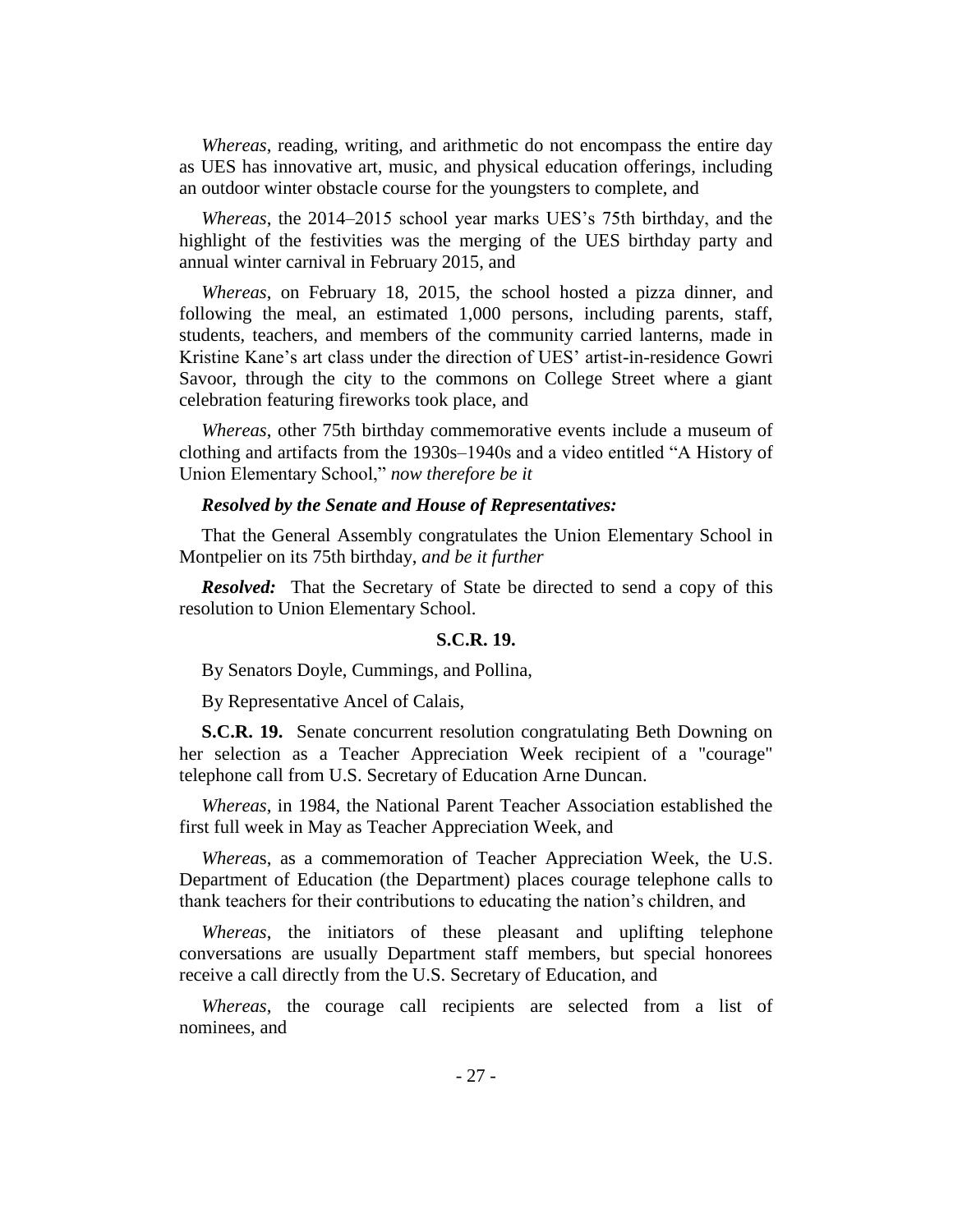*Whereas*, the criteria for nomination is being a teacher who "has gone above and beyond and might not normally be recognized for his or her work," and

*Whereas*, Calais Elementary School music teacher, Steve Owens, nominated his faculty colleague, Beth Downing, a pre-school teacher with 40 years of classroom experience, and

*Whereas*, Steve Owens described his colleague as a person "who embodies what we want every 3 and 4 year old to have as a teacher," and

*Whereas*, his nomination continued, "If every child had a teacher like her in preschool, our nation would be infinitely richer," and further stated she is amazing, and

*Whereas*, the Department was so impressed with Beth Downing's nomination, it was decided U.S. Secretary of Education Arne Duncan would place this special courage call, and

*Whereas*, Vermont is one of 18 states to which the Department has awarded an Early Living Challenge grant, making Secretary Duncan's courage call especially timely, and

*Whereas*, this courage call was an especially memorable event for Beth Downing and Calais Elementary School, *now therefore be it* 

#### *Resolved by the Senate and House of Representatives:*

That the General Assembly congratulates Beth Downing on her selection as a Teacher Appreciation Week recipient of a courage telephone call from U.S. Secretary of Education Arne Duncan, *and be it further*

*Resolved:* That the Secretary of State be directed to send a copy of this resolution to Beth Downing and to Calais Elementary School.

## **S.C.R. 20.**

By Senators Doyle and Cummings,

By Representative Deen of Westminster,

**S.C.R. 20.** Senate concurrent resolution honoring Giovanna Peebles on her career as Vermont's first State Archaeologist.

*Whereas*, *Webster's II New Collegiate Dictionary* defines archaeology as "the study of past human life and culture by the examination of material remains . . . ," and

*Whereas*, in the 1970s, the federal government mandated that every state establish an historic preservation office and hire a state archaeologist, and

*Whereas*, in 1976, Vermont hired 24-year old Giovanna Peebles as its first State Archaeologist, and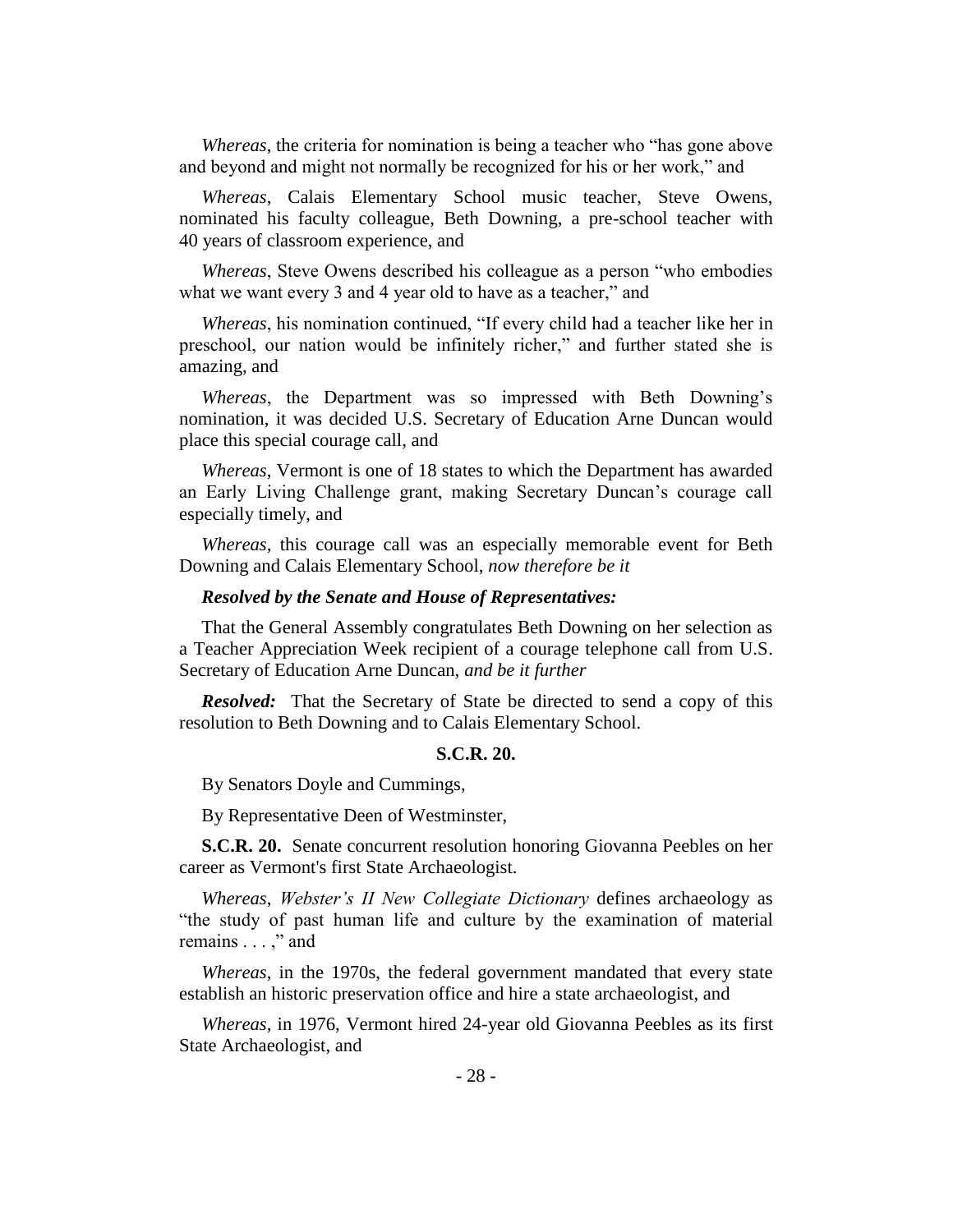*Whereas*, Giovanna Peebles academic preparation included two anthropology degrees, a bachelor's from Cornell University, and a master's from Idaho State University, and

*Whereas*, she coordinated all of the State's archaeology programs, but her passion was "to spread the gospel of archeology . . . to help people understand the importance of history," and

*Whereas*, an especially enjoyable role for Giovanna Peebles was teaching young students visiting archaeological sites, and

*Whereas*, at the start of her tenure, there were approximately 500 identified archaeological sites in Vermont, and through her initiative, the number now exceeds 6,000, and

*Whereas*, a special personal achievement was the establishment of the Vermont Archaeology Heritage Center now located at the Vermont History Center in Barre, and

*Whereas*, Giovanna Peebles' career included service as Vermont's Historic Preservation Officer, and

*Whereas*, Giovanna Peebles took advantage of technological advances, establishing a Vermont Archaeology Month Facebook page and a prototype Internet-based Vermont archaeology museum that is the subject of the doctoral dissertation she is completing at the University of Massachusetts, Amherst, and

*Whereas*, in 2014, Giovanna Peebles concluded her 38-year career as Vermont's State Archaeologist, *now therefore be it* 

## *Resolved by the Senate and House of Representatives:*

That the General Assembly honors Giovanna Peebles on her career as Vermont's first State Archaeologist, *and be it further* 

*Resolved:* That the Secretary of State be directed to send a copy of this resolution to Giovanna Peebles.

#### **S.C.R. 21.**

By Senators Doyle, Cummings, and Pollina,

By Representatives Ancel of Calais and Klein of East Montpelier,

**S.C.R. 21.** Senate concurrent resolution congratulating the Adamant Cooperative on its 80th anniversary.

*Whereas*, the Adamant Cooperative, located in the rural unincorporated settlement of Adamant, situated on the Calais–East Montpelier border, has persevered for 80 years despite experiencing challenging financial moments, and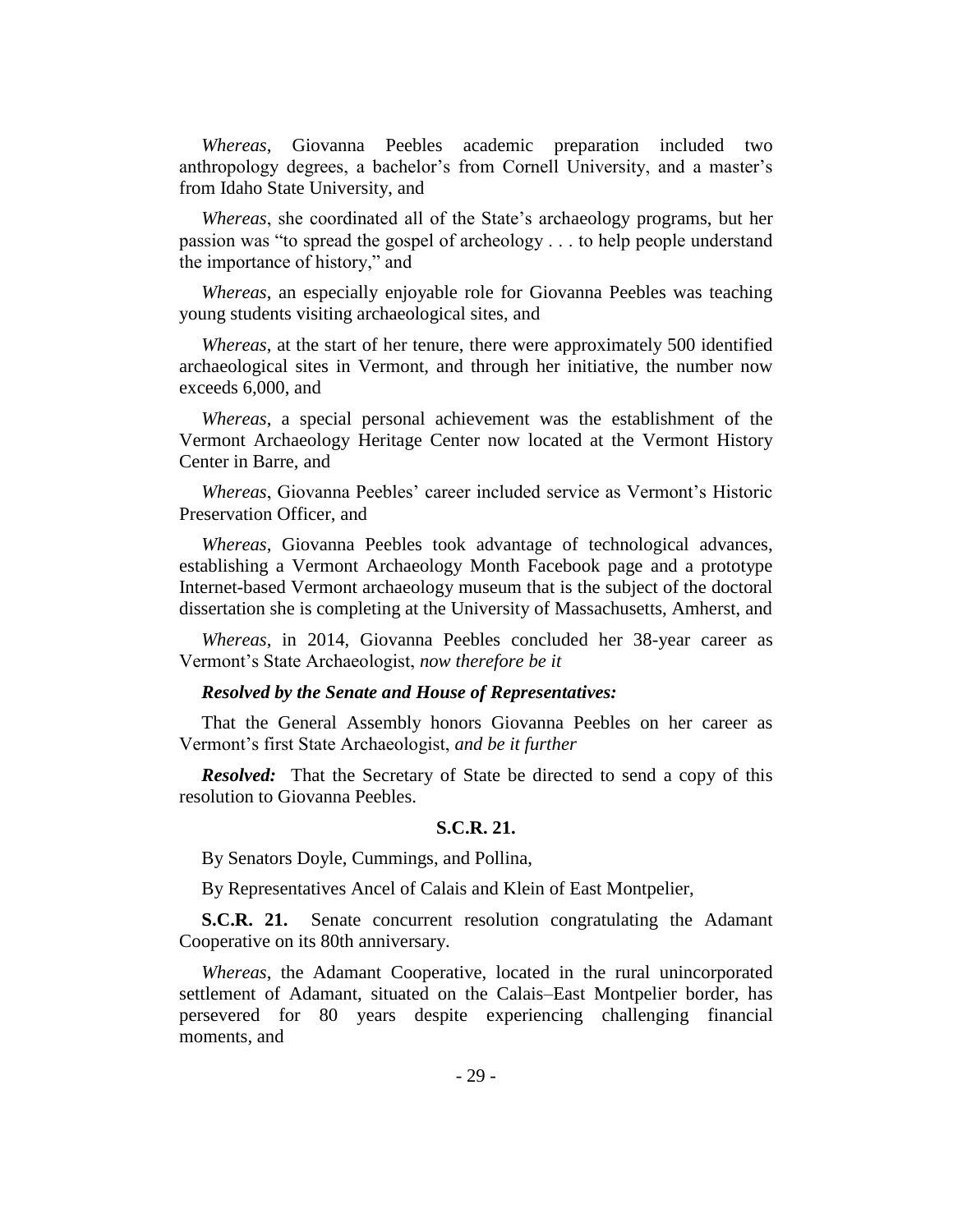*Whereas*, it is Vermont's first and possibly one of the nation's oldest cooperatively-owned stores, and, in 2015, the store is a center of local economic activity and civic pride, and

*Whereas*, the Adamant Cooperative's history is a story that started in the Great Depression, and

*Whereas*, during the winter of 1934–1935, the Rev. Raymond Ebbett, a Methodist minister serving Adamant, proposed to his congregation that it study the consumer cooperative movement, and

*Whereas*, following the study, in April 1935, 11 families formed a buyers' club, paying \$5.00 per family (equivalent to \$87.50 in 2015 dollars) to purchase groceries in bulk for delivery to Adamant, and

*Whereas*, on August 1, 1935, 39 families purchased shares at \$5.00 per share and established the Adamant Cooperative, and

*Whereas*, money derived from the issuance of shares was used to rent an existing food store building (the cooperative's current home) and purchase its remaining inventory from Minnie Horr, and

*Whereas*, in 1941, local residents developed bylaws for the Adamant Credit Union, the first in Vermont organized in accordance with newly adopted federal credit union legislation, and credit union membership was opened only to Adamant Cooperative shareholders, and

*Whereas*, in another venture, in 1945, the Adamant Cooperative purchased the Maple Corner Store as a branch, and the cooperative's ownership continued until 1973, when the cooperative sold the retail branch as a way to overcome severe financial problems, and

*Whereas*, in the early 1980s, the federal closure of the credit union office in Adamant could have ended Adamant Cooperative, but the relocation of the U.S. Post Office to the cooperative's building revitalized the store, and

*Whereas*, today, a successful Adamant Cooperative organizes community events including the Black Fly Festival, *now therefore be it* 

#### *Resolved by the Senate and House of Representatives:*

That the General Assembly congratulates the Adamant Cooperative on its 80th anniversary, *and be it further*

*Resolved:* That the Secretary of State be directed to send a copy of this resolution to the Adamant Cooperative.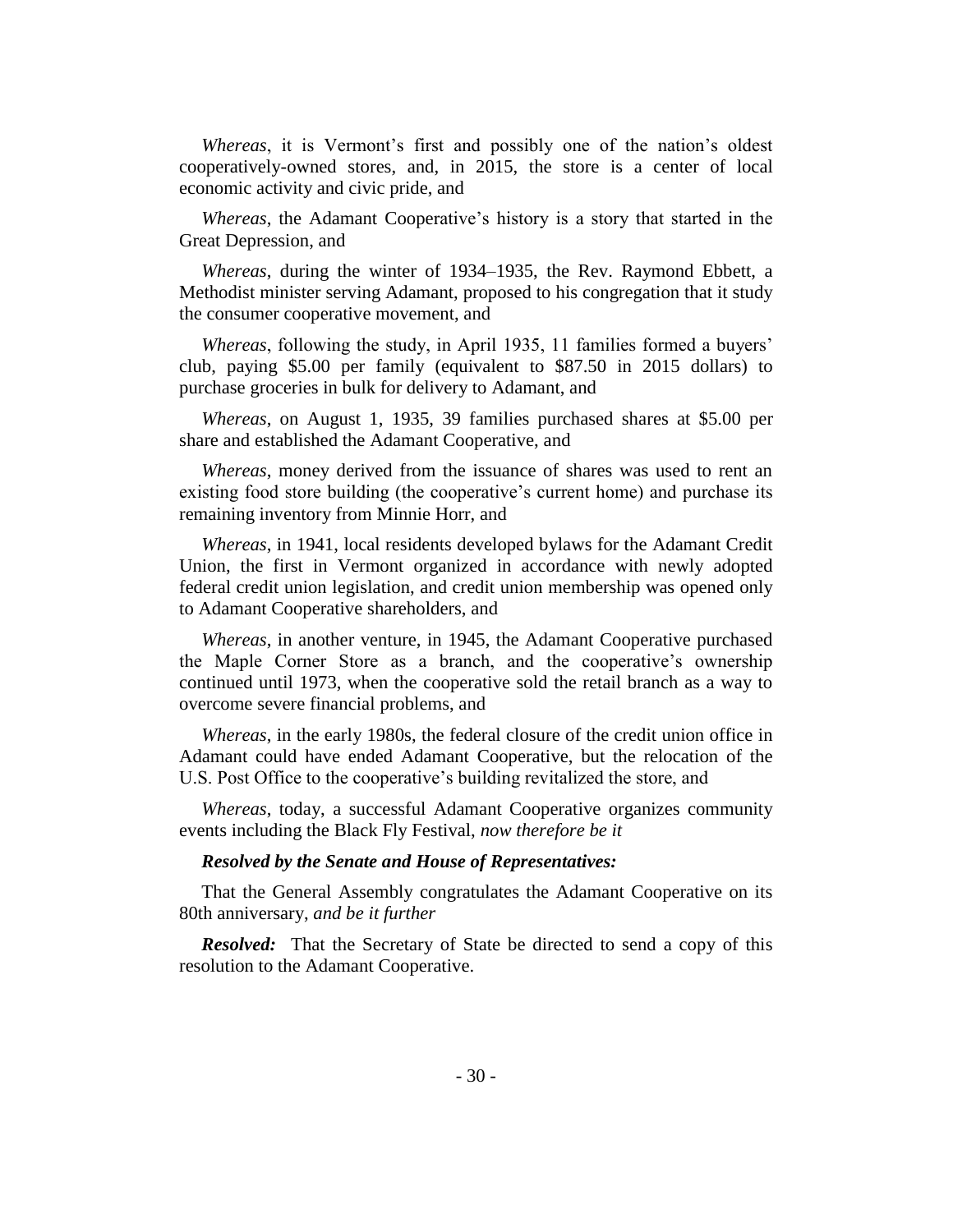## **S.C.R. 22.**

By Senators Doyle, Cummings, and Pollina,

By Representative Klein of East Montpelier,

**S.C.R. 22.** Senate concurrent resolution congratulating Emily Packard on her race car driving accomplishments.

*Whereas*, at nine years of age, Emily Packard raced in a cadet kart on a track in Barre and discovered her passion for motor car racing, and

*Whereas*, during the following two seasons, she won cadet kart championships and then felt prepared to drive more advanced racing cars, and

*Whereas*, in 2011, she won three races driving an Allison Legacy car, and

*Whereas*, in 2012, though only 15 years of age, Emily Packard was racing the entire season at Vermont's premier road racing track, Thunder Road, and

*Whereas*, in 2013, her first complete Thunder Road season was impressive in both the Late Model and Street Stock divisions, and at its conclusion, Emily was invited to compete in the track's season finale activities embodying Thunder Road's reputation as the Nation's Site of Excitement, and

*Whereas*, in recognition of her 2012 achievements, Vermont Motorsports Magazine named her its Rookie of the Year, as did the Canaan Fair Speedway, and

*Whereas*, 2014 was a banner season for Emily Packard and included her second-place finish on July 4th in the Coca-Cola Firecracker 100 at Rutland's Devil's Bowl Speedway, and

*Whereas*, on the following Friday night, July 11, she set two records at the Devil's Bowl when, at 17 years of age, she became the youngest driver to win a NASCAR Whelen All-American Series event in the Late Model Division, and

*Whereas*, she was also the first woman to win in this motor racing division, and

*Whereas*, Emily Packard is a senior at U-32 High School in East Montpelier and anticipates an exciting future in motor racing, *now therefore be it* 

### *Resolved by the Senate and House of Representatives:*

That the General Assembly congratulates Emily Packard on her race car driving accomplishments, *and be it further* 

*Resolved:* That the Secretary of State be directed to send a copy of this resolution to Emily Packard.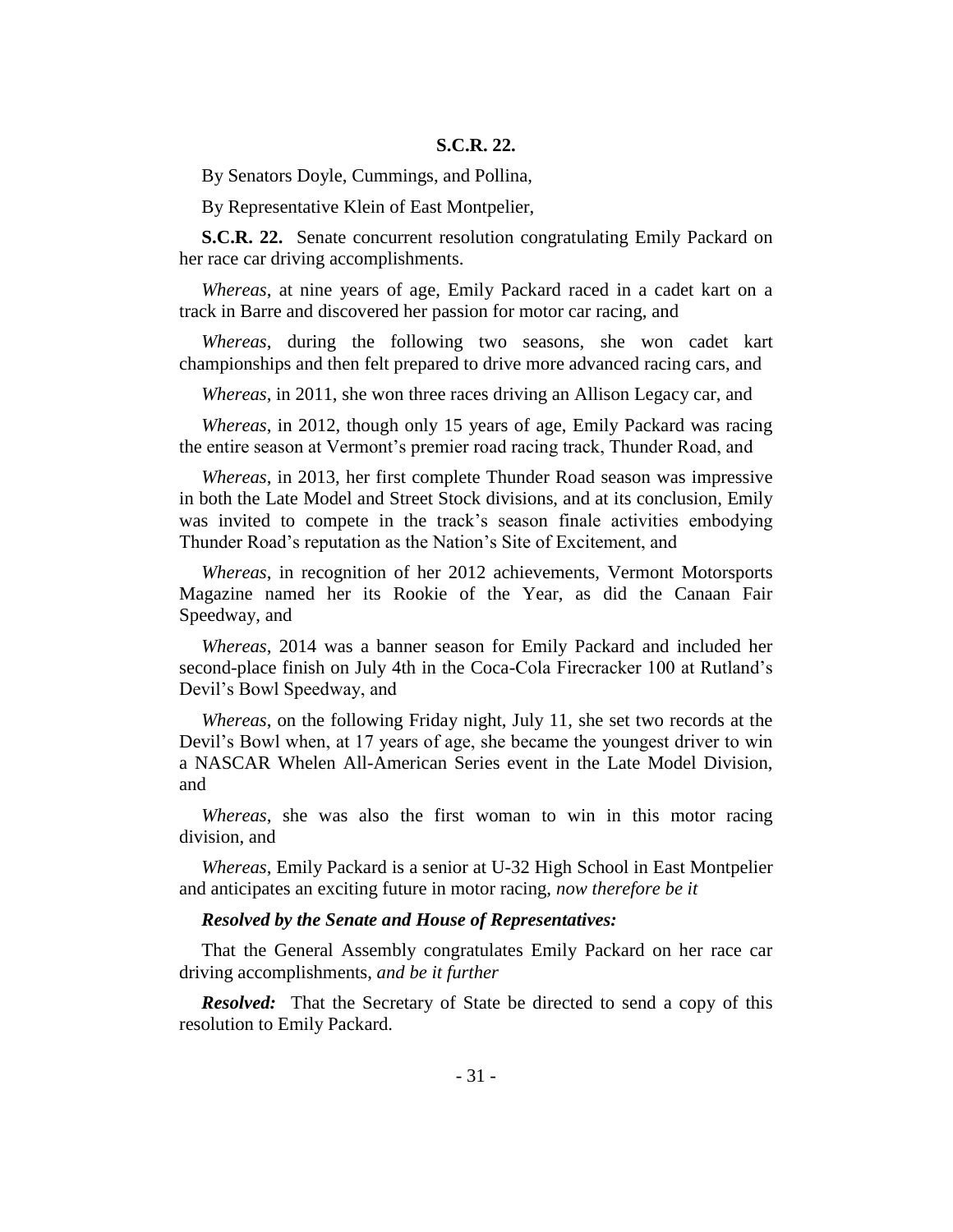## **S.C.R. 23.**

By Senators Doyle, Cummings, and Pollina,

By Representatives LaClair of Barre Town, McFaun of Barre Town, Poirier of Barre City, and Walz of Barre City,

**S.C.R. 23.** Senate concurrent resolution honoring Karen Lane on her exemplary librarianship as Director of the Aldrich Public Library in Barre.

*Whereas*, for over a quarter of a century, Karen Lane has served as a dynamic and innovative library executive, whose attention to all aspects of her job has brought first-class public library service to her patrons, and

*Whereas*, during her tenure, the Aldrich Public Library has evolved technologically, integrating the latest digital advances, and

*Whereas*, these enhancements have included converting the traditional card catalog to an automated system; adding an e-books circulation service; and, more recently, installing a new fiber connection to the Internet, expediting the speed at which the online world arrives on patrons' computer and mobile device screens, and

*Whereas*, Karen Lane's perseverance and vision were essential for the success of the 1990s building expansion project that nearly doubled the library's square footage and made the building accessible for persons with handicaps, and

*Whereas*, her leadership in this effort included promoting the successful passage of bond issues in Barre City and Barre Town, and

*Whereas*, librarians are first and foremost reader advocates, and Karen Lane has fulfilled this role enthusiastically as chair of the Authors-at-the-Aldrich annual series and through her support of the Learning for Life Committee's summer author series, and

*Whereas*, Karen Lane's passion for Barre's history has been demonstrated through her improvement of the library's local history collection, restoration of the Aldrich's historic paintings, and enthusiasm for the reconstruction of Barre's iconic Labor Hall, and

*Whereas*, in 2014, the Vermont Library Association presented Karen Lane with its Sarah C. Hagar Award for outstanding service and significant contributions to the field of librarianship, and, in June 2015, she is concluding her remarkable career at the Aldrich Public Library*, now therefore be it*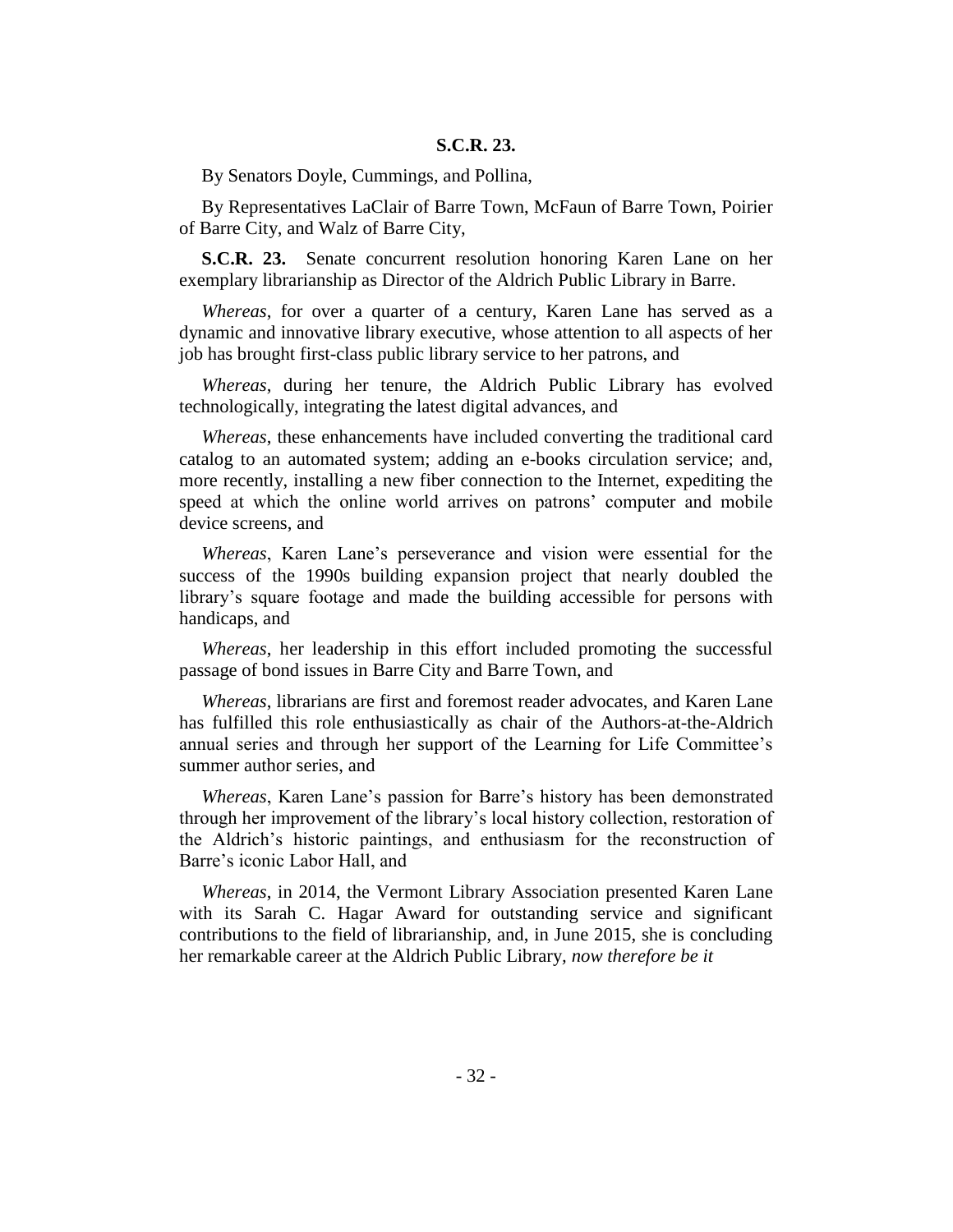### *Resolved by the Senate and House of Representatives:*

That the General Assembly honors Karen Lane on her exemplary librarianship as Director of the Aldrich Public Library in Barre, *and be it further*

*Resolved:* That the Secretary of State be directed to send a copy of this resolution to Karen Lane and the Aldrich Public Library.

## **S.C.R. 24.**

By Senators Mazza, Ashe, Ayer, Balint, Baruth, Benning, Bray, Campbell, Campion, Collamore, Cummings, Degree, Doyle, Flory, Kitchel, Lyons, MacDonald, McCormack, Mullin, Nitka, Pollina, Rodgers, Sears, Sirotkin, Snelling, Starr, Westman, White, and Zuckerman,

By All Members of the House,

**S.C.R. 24.** Senate concurrent resolution honoring Colonel Thomas L'Esperance on his exemplary career with the Vermont State Police.

*Whereas*, in 1987, Thomas L'Esperance joined the Vermont State Police as a trooper at the Brattleboro barracks, and

*Whereas*, he developed specialized experience working at the Southern Vermont Drug Task Force, where he would later serve as a field supervisor, and

*Whereas*, Thomas L'Esperance's consistent professionalism served as a foundation for his promotion to sergeant and then lieutenant, and

*Whereas*, upon becoming a captain, Thomas L'Esperance began his direct association with the Vermont State Police's Bureau of Criminal Investigations, initially as its special investigations unit commander, and

*Whereas*, having again demonstrated his competence and skill in the law enforcement field, Thomas L'Esperance earned admission into the elite group of Vermont State Police officers honored to serve as a major, and

*Whereas*, the Vermont State Police appointed Major Thomas L'Esperance as Director of the Bureau of Criminal Investigations, a role for which he was eminently qualified, and

*Whereas*, over the years, Thomas L'Esperance exhibited the knowledge, judgment, and common sense that are the hallmarks of a law enforcement officer who merits his peers' respect, and

*Whereas*, in the spring of 2009, officials at the Department of Public Safety agreed that Major Thomas L'Esperance was the ideal choice to serve as Colonel and Director of the Vermont State Police, and